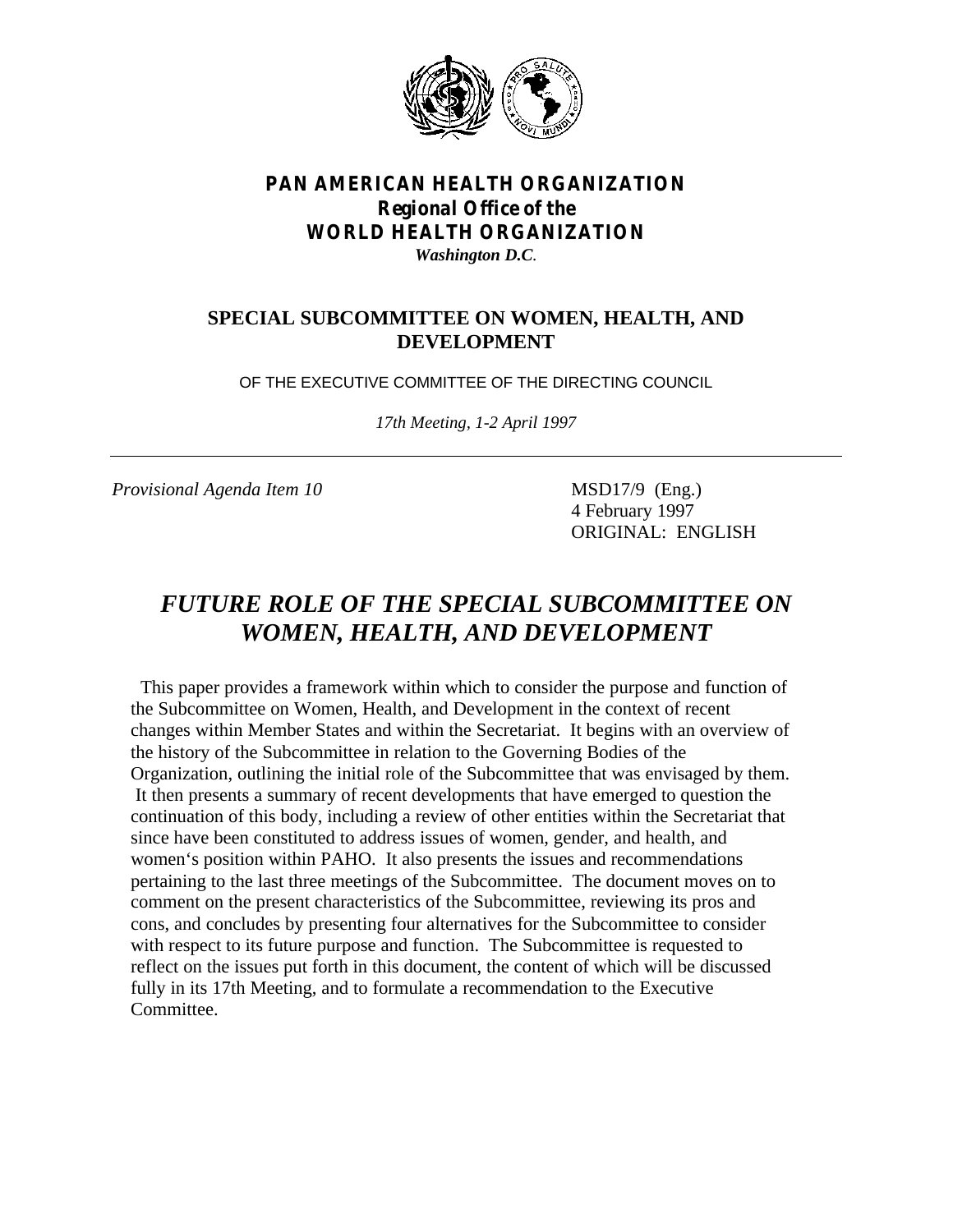# **CONTENTS**

| 1. An Overview of the History of the Subcommittee                                                                                    | $\boldsymbol{\beta}$    |
|--------------------------------------------------------------------------------------------------------------------------------------|-------------------------|
| <b>1.1 Policy Implications</b>                                                                                                       | 3                       |
| <b>1.2 Operational Implications</b>                                                                                                  | 4                       |
| <b>1.3 Resource Implications</b>                                                                                                     | 4                       |
| <b>1.4 Procedural Implications</b>                                                                                                   | $\overline{\mathbf{4}}$ |
| 2. New Developments in Relation to the Subcommittee                                                                                  | 6                       |
| 3. Bodies within the Secretariat that Address Women, Gender, and Health<br>and the Situation of Women at PAHO                        | $\overline{7}$          |
| <b>3.1 Director's Advisory Committee on Women</b>                                                                                    | 7                       |
| 3.2 Interprogrammatic Working Group on Women, Gender, and Health                                                                     | 8                       |
| 4. Review of the Last Three Subcommittee Meetings: Topics Presented<br>and Recommendations Made                                      | 9                       |
| 5. The Subcommittee on Women, Health, and Development: Its Current<br><b>Characteristics, Pros, and Cons</b>                         | 12                      |
| 5.1 Changes that have Occurred in the Secretariat over the Past Three Years                                                          | 12                      |
| <b>5.2 Demands for Technical Cooperation from Member States</b>                                                                      | 14                      |
| 5.3 The Current Nature of the Subcommittee and its Relation to HDW and<br>the Secretariat: Pros and Cons                             | 15                      |
| 6. Possible Alternatives to Consider with Regard to the Nature and Function of<br>the Subcommittee on Women, Health, and Development | 16                      |
| <b>6.2 Alternative 2</b>                                                                                                             | 16                      |
| <b>6.3 Alternative 3</b>                                                                                                             | 17                      |
| <b>6.4 Alternative 4</b>                                                                                                             | 18                      |
| <b>7. Conclusion</b>                                                                                                                 | 19                      |
| <b>ANNEX A: Subcommittee on Women, Health, and Development</b><br><b>Terms of Reference</b>                                          | 20                      |
|                                                                                                                                      |                         |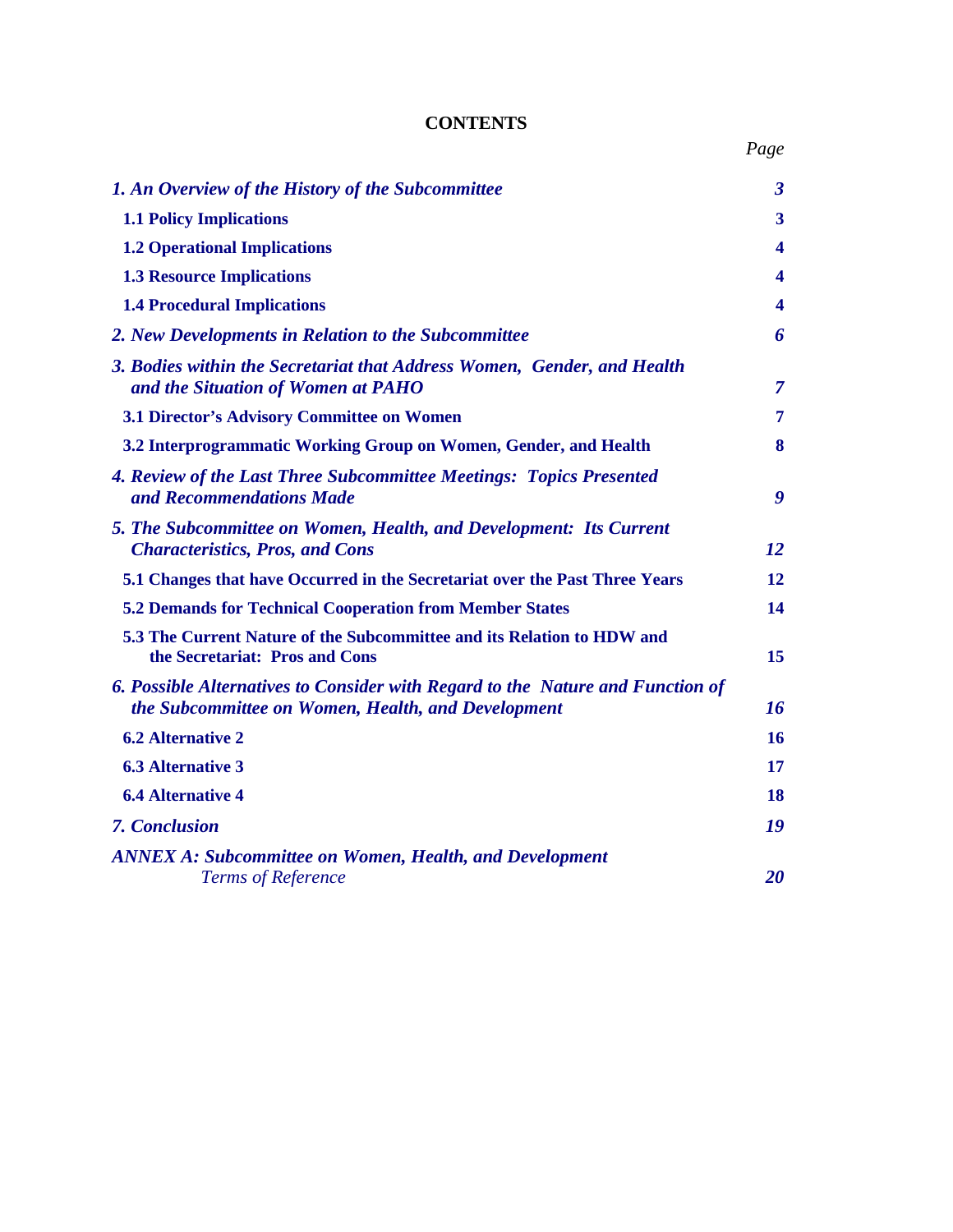## <span id="page-2-0"></span>**1. An Overview of the History of the Subcommittee**

Since the XIX Pan American Sanitary Conference in 1974, the Member States, through the Governing Bodies, recognized the importance of improving the health situation of women in the context of health and human development. With the declaration of the International Year of Women in 1975, the Member States introduced to the Organization and particularly to the sessions of the Directing Council of that same year, the topic of women's health, defining it more broadly than women's reproductive functions. Also, emphasis was placed on increased participation of women in the health sector and at decision-making levels of the Secretariat as well as in the Governing Bodies of the Organization (Resolution CD23.R10, Sept. 1975).

In 1976, with the declaration of the International Decade of Women and taking into account resolution 3490 adopted by the General Assembly of the United Nations in its XXX Session, the Directing Council of PAHO approved a resolution that had operational implications. The responsibilities that the Member States would assume were defined with respect to the development and evaluation of women's health programs which emphasized family life, education, nutrition and reproductive health. In addition, the Directing Council recommended that technical cooperation prioritize its support for the formulation, follow-up, and evaluation of women's health programs. In terms of procedures, the Director was requested (Resolution CD24.R25, Sept. 1976) to present a progress report to the XXVI Meeting of the Directing Council in 1979.

Not until the 1980 meeting of the Directing Council did a resolution relating to Women, Health, and Development reappear (Resolution CD27.R17, Sept. 1980). It was documented in the context of the evaluation carried out in the first half of the Decade at the United Nations World Conference on Women held the same year in Copenhagen. This resolution had important policy, operational resource and procedural implications with regard to women, as discussed below.

## *1.1 Policy Implications*

The Member States were requested to renew their commitment to the objectives of the World Plan of Action on Women in the framework of the Decade; in addition, they were urged to introduce the concept of "equality between the sexes" and to eliminate all forms of discrimination and biases against women.

The Director was requested to collaborate with the Member States in order to review the objectives of the World Plan of Action and to formulate a Regional Plan of Action 1981-1985 on Women, Health, and Development.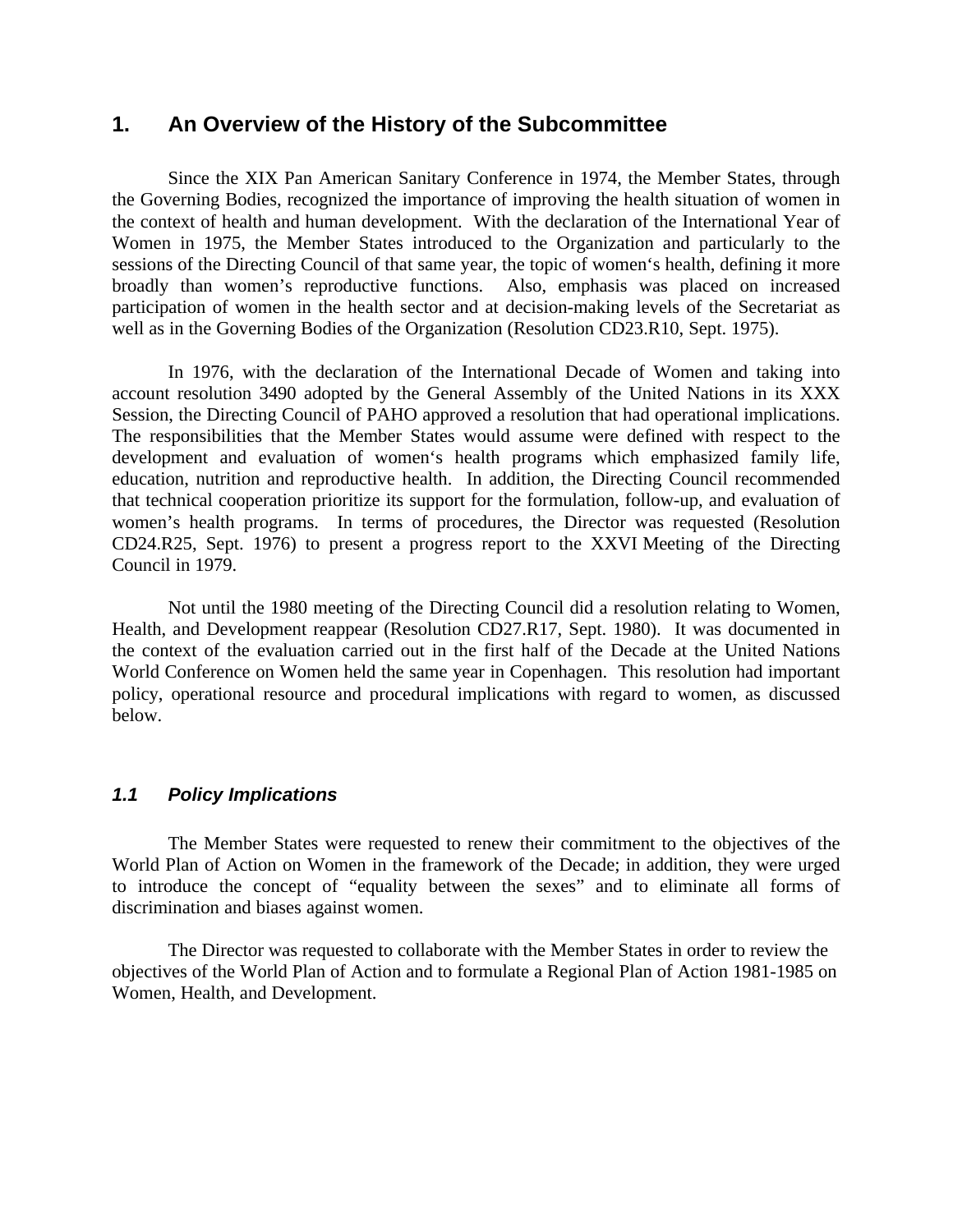### <span id="page-3-0"></span>*1.2 Operational Implications*

The Governments were urged to promote the participation of women in planning and decision-making, to formulate projects with the active participation of women, and to carry out programs for the promotion and development of appropriate technologies (water, nutrition, and food production) in order to diminish the burden of domestic activities.

#### *1.3 Resource Implications*

The Director was requested to designate a Focal Point on Women, Health, and Development at the highest level of the Secretariat, as well as to form closer ties with the agencies of the inter-American system and the United Nations system.

#### *1.4 Procedural Implications*

The Directing Council established the Special Subcommittee on Women, Health, and Development (CD27.R17), resolving:

To recommend that a special subcommittee of the Executive Committee be established to examine, with the cooperation of the PASB, the World Plan of Action proposed by the Copenhagen Conference [1980 World Conference to Review and Appraise the Achievements of the UN Decade for Women] and develop a plan of implementation specifically oriented toward meeting the health needs of the Region and seeking solutions to the obstacles which interfered with the progress in the first half of the Decade, and that this plan, after review by the Member Governments, be presented to the 86th Meeting of the Executive Committee in June 1981. [Paragraph 5]

The Directing Council further recommended:

That the special subcommittee of the Executive Committee mentioned in paragraph 5 continue to monitor the progress made in the implementation of this Plan of Action and the achievement of the goals of the Decade. [Paragraph 6]

The draft Five-Year Regional Plan of Action on Women, Health, and Development was prepared by PAHO technical staff and the Special Subcommittee and circulated to Member Governments and PAHO Country Offices. Comments received were incorporated into the revised version presented to the Executive Committee in June 1981. Based upon observations made by the delegates and observers at that meeting, another draft was prepared and presented to the XXVIII Meeting of the Directing Council in September 1981.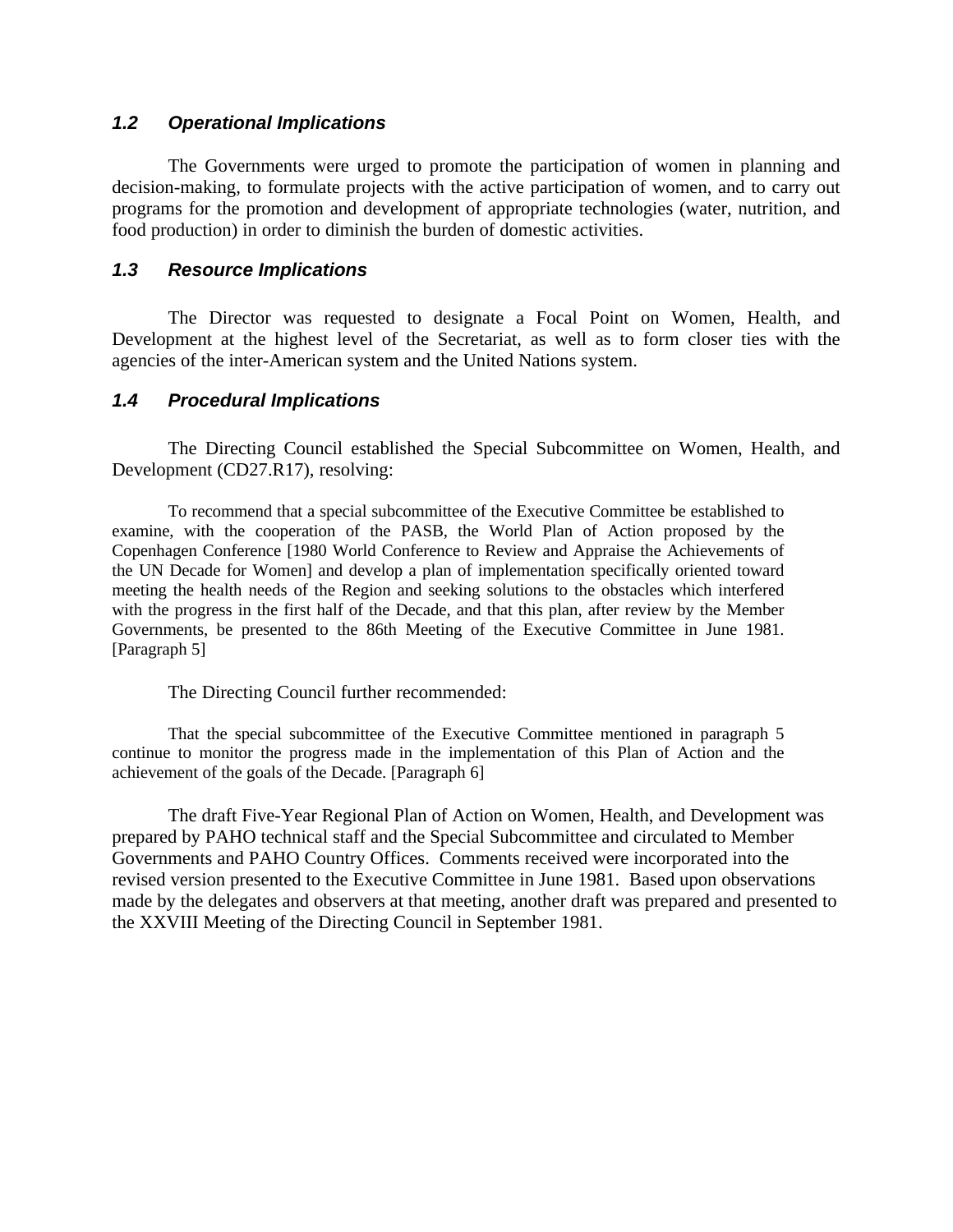The Five-Year Plan recommended that the Special Subcommittee on Women in Health, and Development of the Executive Committee meet at least once a year to review the progress and implementation of activities specified in the Five-Year Plan. An annual progress report was to be presented to the Directing Council.

The XXVIII Meeting of the Directing Council (September 1981) approved the Five-Year Plan of Action and resolved:

To increase the composition of the Special Subcommittee on Women in Health and Development [established by Resolution XVII of the XXVII Meeting of the Directing Council] to three members appointed for overlapping periods of three years, [and to] convene the Special Subcommittee of the Executive Committee on Women in Health and Development at least twice a year to monitor the progress made in implementing the Plan of Action and achieving its goals. [CD28.R15]

In 1982, the XXI Pan American Sanitary Conference approved a resolution which designated Focal Points on Women, Health, and Development at the country level.

Four years later, in September 1985, the XXXI Meeting of the Directing Council (CD31.R14) resolved to:

<span id="page-4-0"></span>Convene the Special Subcommittee on Women, Health, and Development once a year to monitor progress, to propose solutions to problems identified and to promote concerted action on women, health, and development (Paragraph 2.b). [Furthermore, it resolved] to recommend to the Executive Committee that it expand the membership of its Special Subcommittee on Women, Health, and Development from three to five members for the purpose of broadening representation from the subregions of the Region of the Americas. [Paragraph 3]

## **2. New Developments in Relation to the Subcommittee**

The above cited paragraphs were, for more than a decade, the only terms of reference guiding the mandate and work of the Subcommittee. Therefore, at the 16th Meeting of the Subcommittee on Women, Health, and Development held last year (March 1996), the Secretariat submitted a draft document for the consideration of the Subcommittee containing more clearly delineated terms of reference (see Annex) to be reviewed by the Subcommittee and submitted as a proposal to the Executive Committee for its consideration and approval. In addition, since the Subcommittee had not had rules of procedure for its meetings, the Secretariat also prepared a draft of these rules to be reviewed, commented upon, and adopted by the Subcommittee.

At the Executive Committee meeting held in June 1996, upon presentation of these terms of reference and rules of procedure for the approval of the Executive Committee, the Director of the Bureau proposed that the Executive Committee consider phasing out the Subcommittee. To this end, he suggested that the Subcommittee meet again in 1998 to review the nature of its future role, if any.

He gave various reasons for this proposal, among the most significant the fact that the regional Program on Women, Health, and Development (HDW) had grown and strengthened in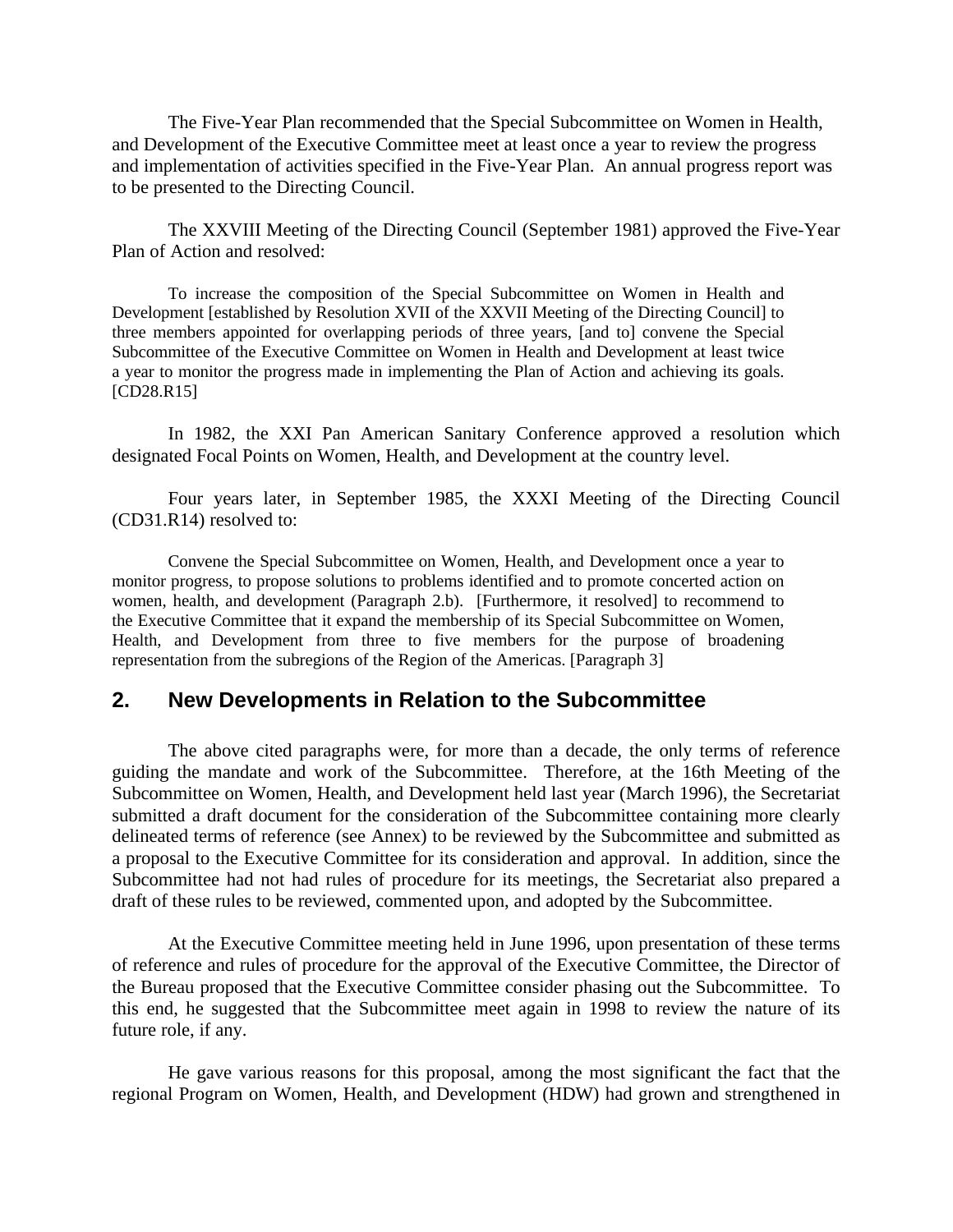the past few years and was now a full-fledged program of technical cooperation of the Secretariat. The purpose of the Subcommittee, "to monitor progress, to propose solutions to problems identified and to promote concerted action on women, health, and development" (CD31.R14), had been absorbed by the Secretariat and could be considered by the Governing Bodies as are other PAHO programs.

The suggestion of the Director was debated by the members of the Executive Committee, and their recommendation was to convene a meeting of the Subcommittee members to review the Director's suggestion and to decide on a course of action. This meeting took place in September 1996, and there it was decided that the Subcommittee should convene at its regular time in 1997 and review, among other topics, its future role, including the consideration of whether it should continue.

# **3. Bodies within the Secretariat that Address Women, Gender, and Health and the Situation of Women at PAHO**

<span id="page-5-0"></span>There are various bodies within the Secretariat that are charged with monitoring the progress of women within the Bureau at all levels as well as with stimulating initiatives to incorporate a gender perspective into the technical cooperation provided by PAHO's various technical programs. These include the Director's Advisory Committee on Women (CAM) and the Interprogrammatic Working Group on Gender and Health. The Women's Committee of the Staff Association, which is in the process of defining its terms of reference, provides another forum where women at PAHO can gather to discuss issues of interest to them and to their work within the Organization.

The purpose of this review is to provide Subcommittee members with an overview of the mechanisms in place that oversee aspects related to the topic of women, health, and development.

## *3.1 Director's Advisory Committee on Women*

Established in 1988, the mission of the Director's Advisory Committee on Women (CAM) is "to expand the role of women in the Pan American Health Organization through the promotion of measures to achieve gender equity and quality of the work environment through the formulation and monitoring of appropriate organizational goals, policies and activities." The functions of the CAM are listed below:

1. The CAM will advise the Director on:

(a) Achieving a staffing profile at all levels, especially at the decision-making level, that reflects an equitable representation of women.

(b) Changing practices and attitudes to create an institutional culture that values women's contributions.

(c) Improving working conditions that support women and women's careers.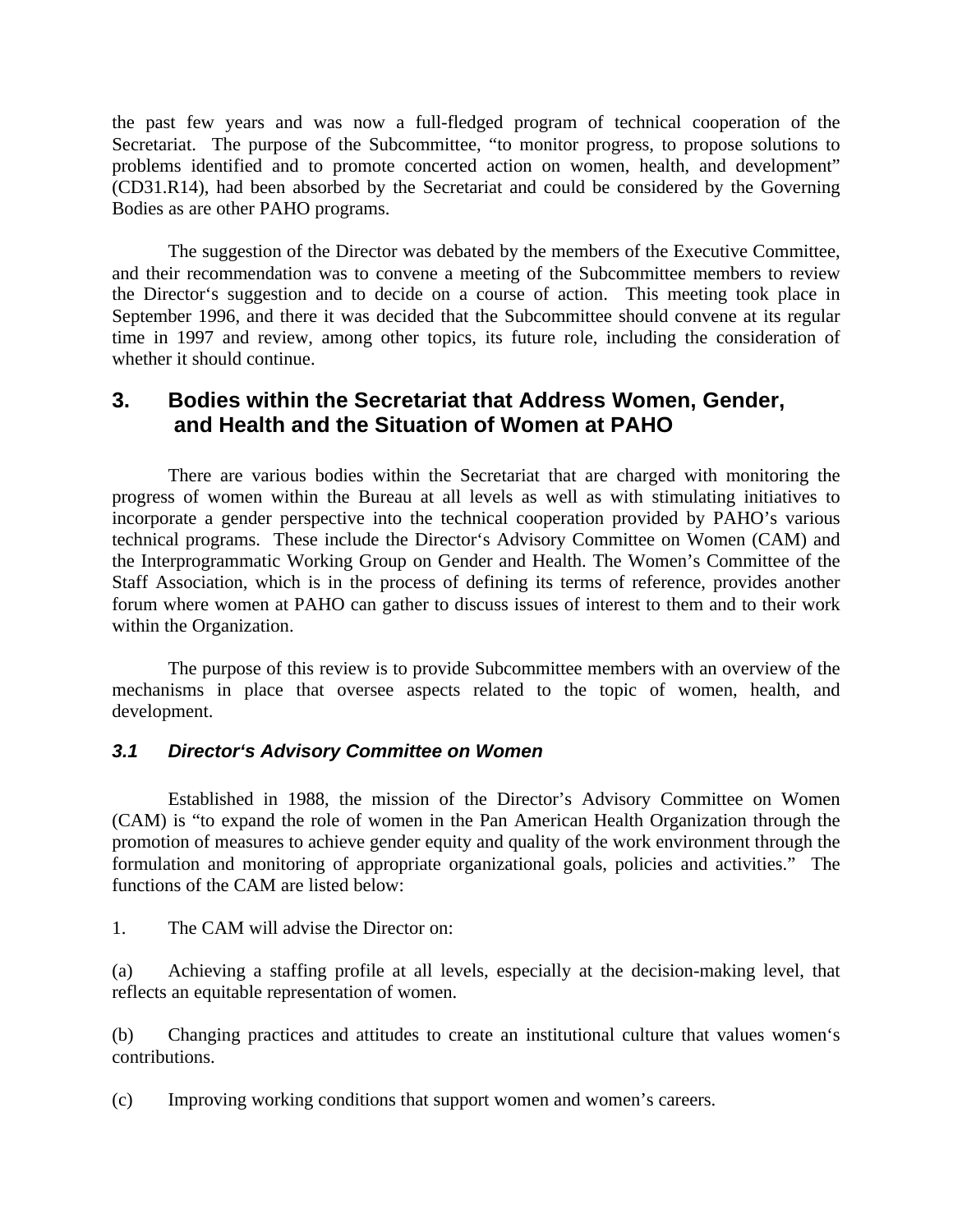2. The CAM will propose new ideas and strategies to achieve its recommendations, which may include the formulation of specific targets and time frames for achieving them.

3. The CAM will advise on the formulation of appropriate indicators for monitoring, evaluation, and accountability with respect to the goals set.

4. The CAM will liaise with counterparts in organizations of a similar nature, sharing experiences, statistics, progress reports, and other information of mutual interest.

5. The CAM will act as a sounding consultative board for initiatives of HDW when requested by that Program.

6. The CAM will liaise with the Subcommittee on Women, Health, and Development of the PAHO Executive Committee and with the Women's Subcommittee of the PAHOWHO Staff Association.

The rules of procedure include the designation of CAM members by the Director for a period of two years, the minimum times a year it will meet (four), and its reporting mechanism to the Director.

<span id="page-6-0"></span>It is important to note that the CAM has recently revised its mission and terms of reference, in the light of the changes that have occurred within the Secretariat. For example, whereas previously the CAM was also an advisory body to the Director on matters concerning HDW, this role has been eliminated with the strengthening of the unit and its incorporation as a program of technical cooperation of the Organization.

## *3.2 Interprogrammatic Working Group on Women, Gender, and Health*

Approved by the Director in August 1996, this interprogrammatic working group was established at Headquarters to collaborate with HDW in the preparation of recommendations for the Director concerning:

(1) The definition of indicators that, by identifying sex differences in the healthillness process, can lead to the identification of gender inequities measured by the likelihood of becoming ill and dying from preventable causes, or in the distribution of the resources, responsibilities, and rewards in the health production process;

(2) The mechanisms for the promotion of thinking within the technical programs about how biological factors and sociocultural and economic contexts differently shape the health profiles of men and women within specific populations.

The group consists of 10 technical staff from the following program areas: environmental health, health situation analysis, research, communicable diseases, adolescent health, health services, strategic planning, mental health, STDAIDS, and noncommunicable diseases. The group is coordinated by HDW, which convenes the group around specific tasks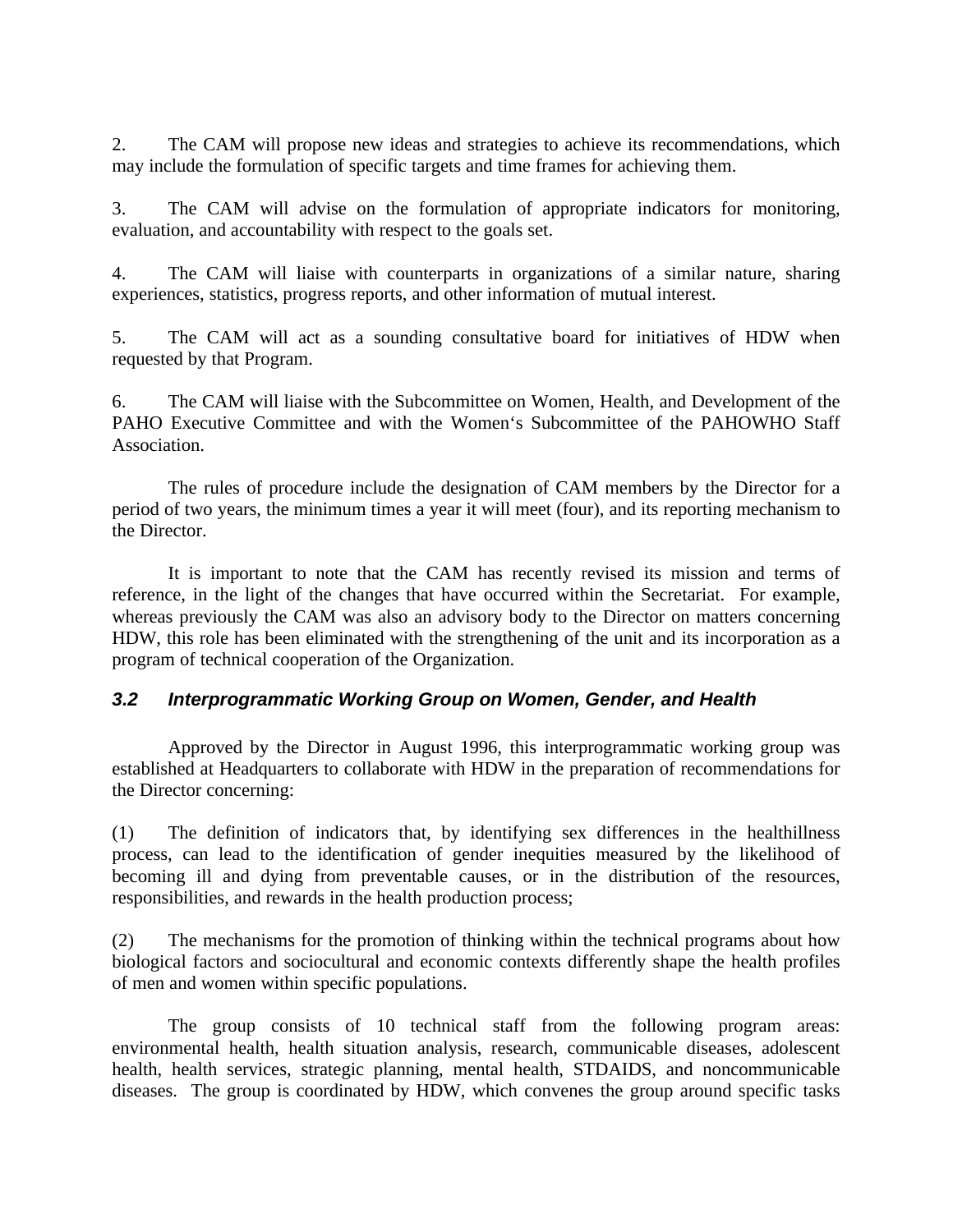approximately four times a year.

# <span id="page-7-0"></span>**4. Review of the Last Three Subcommittee Meetings: Topics Presented and Recommendations Made**

This section will present the composition of the last three Subcommittee meetings (1994- 96), the topics presented, and the recommendations made. It will also review the nature of these recommendations and the extent to which these were accomplished. The purpose of this review is to stimulate reflection as to the topics that have been presented at the last Subcommittee meetings, the nature of the recommendations emanating from these, and the usefulness of this exercise for the Member States and for the Secretariat, in particular, for HDW, which is the coordinator of this body within the Secretariat.

The 14th Meeting of the Subcommittee was held in 1994 and was attended by representatives of the following Governments elected by the Executive Committee to its membership: Canada, Honduras, Peru, Saint Vincent and the Grenadines, and Uruguay. Three countries were represented by observers: Argentina, Mexico, and Puerto Rico. Also attending in the capacity of observer were representatives of the Inter-American Commission on Women (Organization of American States) and of the Centro de Estudios de la Mujer, a Chilean NGO.

The following topics were presented: (1) Quadrennial Report on Technical Cooperation in Women, Health, and Development during 1991-1994; (2) Interagency Preparatory Activities for the World Conference on Women; (3) Chile: NGO-Government Collaboration in Women, Health, and Development; (4) Promotion and Development of Research on Women, Gender, and Communicable Diseases; (5) Development of Basic Indicators to Monitor and Evaluate the Health Status of Women; and (6) Study of the Barriers that Limit the Recruitment of Women to Professional Posts in the Pan American Health Organization.

The 14th Subcommittee directed 10 recommendations toward the technical cooperation provided by the Bureau in the area of gender, women and health in the context of human development. Five additional recommendations were made with respect to the situation of women at PAHO. Eight of the ten recommendations have been incorporated into the ongoing collaboration provided by the Bureau. The others cannot be accomplished by HDW alone and require that countries disaggregate their data by sex. This is still not done in the majority of the Member States.

The 15th Subcommittee, held in 1995, was attended by the following countries: Bolivia, Canada, Saint Kitts and Nevis, United States of America, and Uruguay. Observers for Costa Rica, France, and Venezuela were also present. One governmental agency (the Ministry of Women's Affairs of Chile) and two nongovernmental organizations (First Works International and the Latin American and Caribbean Women's Health Network) were also represented at the meeting.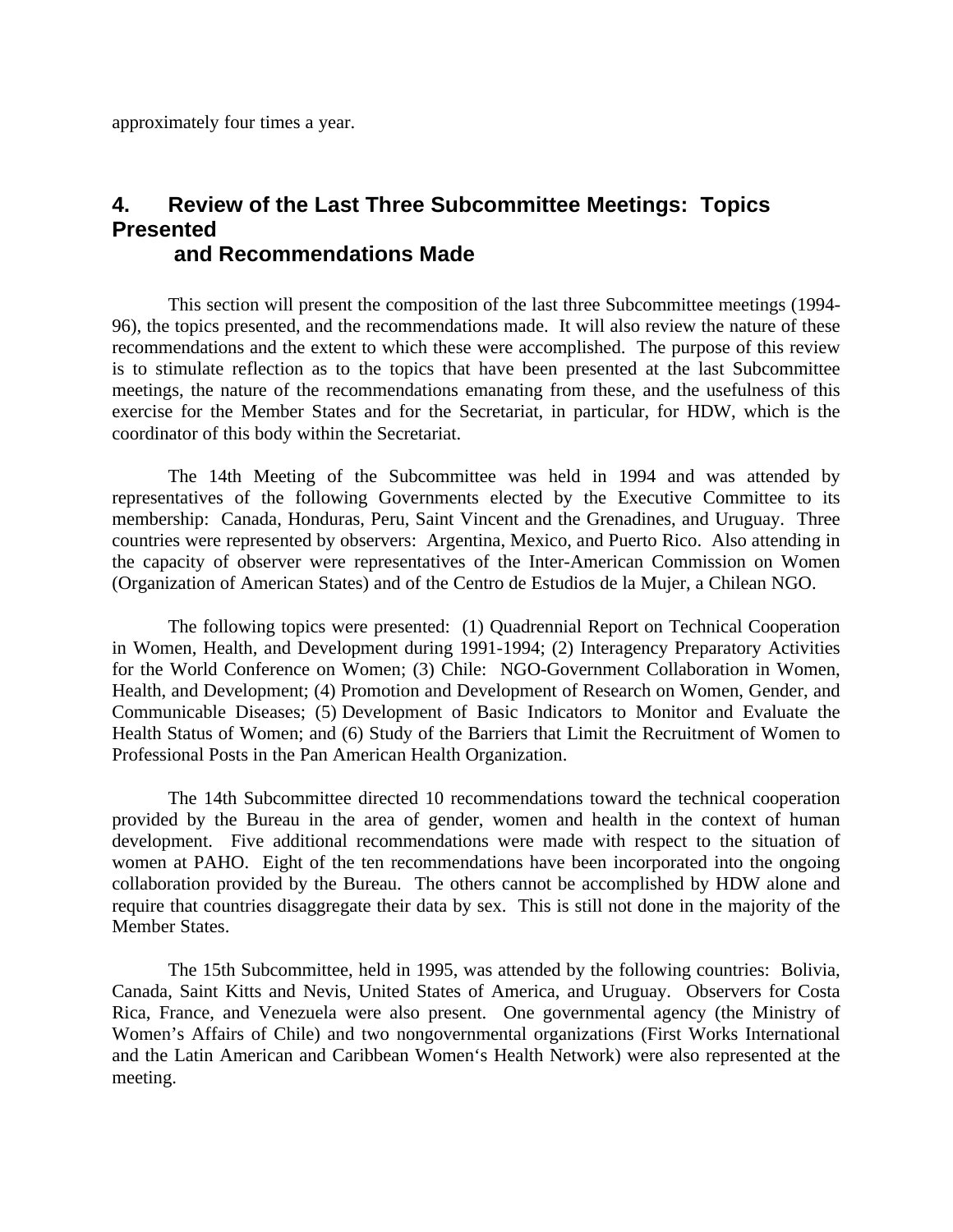The following topics were presented: (1) Report on the 1994 Activities of the PAHOWHO Program on Women, Health, and Development and Activities Proposed for 1995; (2) Preparatory Activities for the World Conference on Women; (3) Health Situation of Women in Latin America and the Caribbean; (4) Update on the Study of the Factors that Limit the Access of Women to Professional and Decision-Making Positions in PAHO; (5) Incorporating a Gender Perspective in the Work with Indigenous Peoples; and (6) Training for PAHO Staff in Gender and Health.

The 15th Subcommittee directed 17 recommendations, almost twice as many as at the previous Subcommittee, toward the technical cooperation provided by the Bureau in the area of gender, women, and health in the context of human development. Three additional recommendations were made with respect to women at PAHO and in the ministries.

During the 16th Meeting of the Subcommittee in 1996, the Regional Program Coordinator emphasized the importance attached to the recommendations approved each year by the Subcommittee. For this reason, the Members were asked to give careful consideration to the type and number of recommendations they made because the implementation of some of them fell outside the Organization's sphere of competence.

The 16th Meeting was attended by the following countries: Bolivia, Canada, Saint Kitts and Nevis, United States of America, and Uruguay. Observers for Bahamas, Brazil, France, Mexico, and Nicaragua were also present, as was a representative of the Latin American and Caribbean Women's Health Network.

The following topics were presented: (1) Report on Implementation of the Recommendations made by the Subcommittee in 1995; (2) Report on the 1995 Activities of the PAHOWHO Program on Women, Health, and Development and Activities Proposed for 1996; (3) Follow-up Report on the Gender Training carried out at PAHO Headquarters and in the PAHOWHO Representative Offices; (4) Review of the Terms of Reference and Proposals for Rules of Procedure for Meetings of the Subcommittee; (5) Report on PAHOWHO's Role at the World Conference on Women in Beijing; and (6) Quality of Care from a Gender Perspective: An Update on PAHO's Efforts in this Area.

It is important to note here that all Subcommittee meetings, including those prior to 1994, have made reference to the situation of women at PAHO. The meetings held in 1994 and 1995 included specific items on that subject, and at the meeting in 1996 there was considerable discussion as to whether it should be a function of the Subcommittee to monitor the situation of women within the Secretariat. HDW, as the focal point within the Secretariat for preparing the meeting, felt that the situation of women as employees of the Bureau is an issue that belongs with the CAM. The consensus among the representatives was that the Subcommittee should continue to receive reports every year on the status of women in PAHO and on progress toward the achievement of gender equity within the Bureau.

The 16th Subcommittee made recommendations to the Executive Committee, one of which was to "update the terms of reference of the Subcommittee, taking into consideration the proposal submitted by the Subcommittee."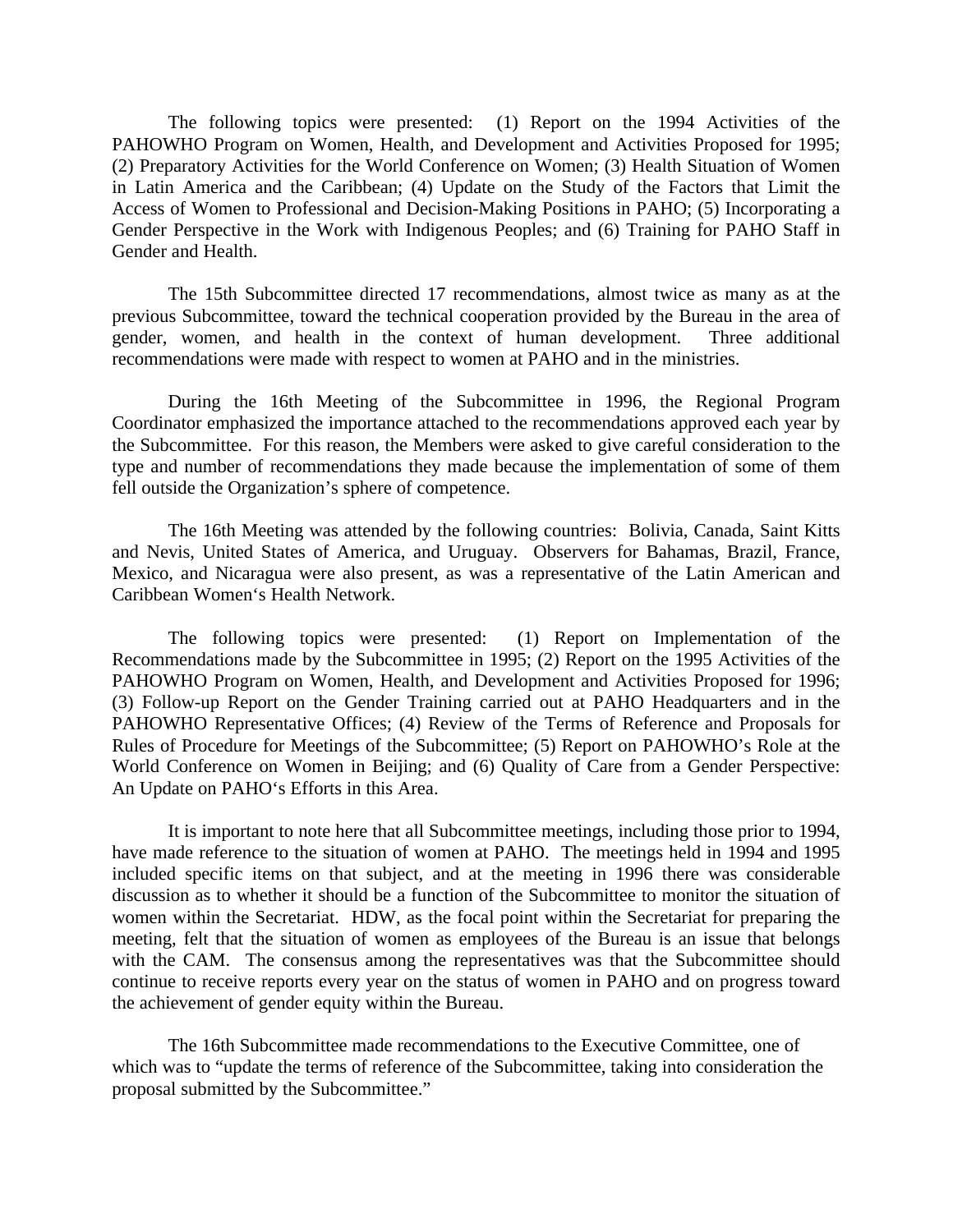# <span id="page-9-0"></span>**5. The Subcommittee on Women, Health, and Development: Its CurrentCharacteristics, Pros, and Cons**

This section will review the particular characteristics of the Subcommittee on Women, Health, and Development to date in the light of the changes that are occurring within the Secretariat in relation to women, gender, and health and the growing demand by the Member States to provide technical cooperation in this area. This review, although not exhaustive, is meant to foster reflection about the role of the Subcommittee and how it doesdoes not respond to the changes highlighted. Moreover, it is very important to note that this section does not reflect the comments of Subcommittee members themselves, and thus it is hoped that a discussion can be generated during the 17th Subcommittee Meeting that will modify or reinforce what follows.

# *5.1 Changes that have Occurred in the Secretariat over the Past Three Years*

1. Over the past three years, HDW has expanded its staff, its financial resources, and its technical capacity in a significant way. In that period, it went from one full-time staff member and one consultant to four full-time professionals and one part-time professional. Moreover, it has expanded its field staff from seven to twelve (assigned to particular projects currently being executed by HDW). Additionally, in every PAHOWHO Representation, a specific focal point has been assigned to the Program and has participated over the past three years in the annual meeting of HDW focal points and consultants (a total of 28 professional staff). In terms of financial resources, HDW has expanded its extrabudgetary resource mobilization from \$1.6 million between 1990 and 1993 to \$10 million from 1994 to the present.

2. HDW has produced a training package for PAHO and other public health professionals to assist in the incorporation of a gender perspective in the area of gender and health. This has increased the capacity of the Secretariat to make operational the gender perspective in its technical cooperation at the country level.

3. HDW has been incorporated as a full program of technical cooperation within the Division of Health and Human Development (HDP), moving away from its status as a "special initiative" within the office of the Assistant Director.

4. HDW coordinates an interprogrammatic committee at Headquarters, the terms of reference of which were presented earlier in this document. This committee is comprised of professional staff from other technical programs which provide technical input to HDW on aspects related to gender and mental health, environmental health, health services, health financing, epidemiology, reproductive and sexual health, strategic planning, and communicable and noncommunicable diseases. This interprogrammatic committee is an important mechanism of advancing the incorporation of a gender perspective in the technical cooperation at Headquarters.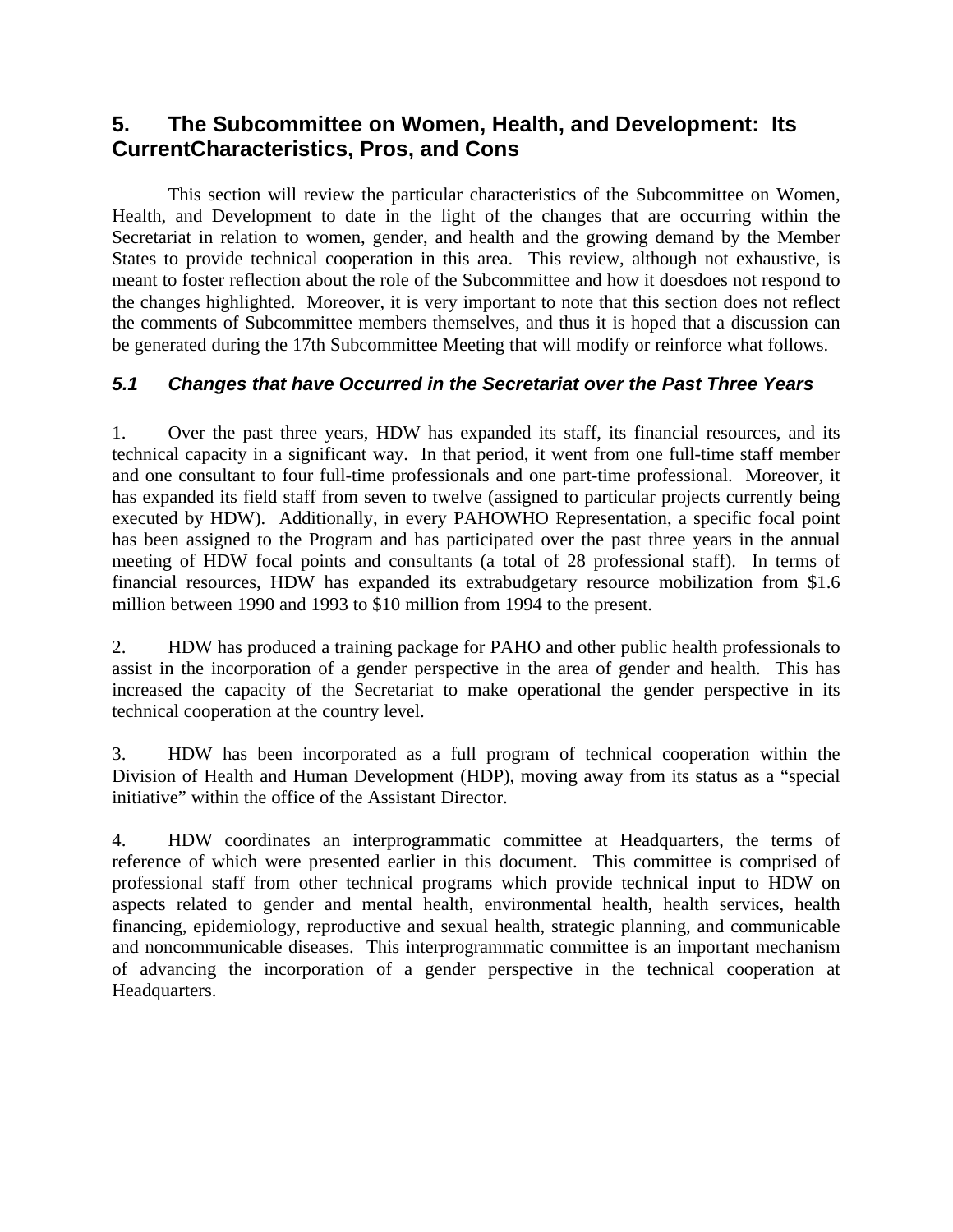5. HDW has expanded its Regional Information System on Women, Health, and Development (SIMUS) to include 3,500 bibliographical entries that are continuously updated. SIMUS can be accessed via electronic communications (web or E-mail) and constitutes an important source of information for the countries and one which is systematically used and acknowledged.

# <span id="page-10-0"></span>*5.2 Demands for Technical Cooperation from Member States*

1. The subject of women, gender, health, and human development is increasingly one which interests a broad range of development practitioners. There is a growing interest on the part of governments, nongovernmental organizations, and other development agencies to learn more about how the biological differences between the sexes interact with gender constructions $1<sub>1</sub>$  to give rise to specific needs which must be identified and addressed so as to respond in an equitable manner. What are those biological differences (chemical, immunological, genetic)? What is the nature of the gender constructions, and how do these differ by geographical space, culture, ethnicity, income group, age, etc.? How does the interaction of the biological and the social protect men's health or place it at risk? How do gender constructions facilitate or limit access to and control over resources necessary to protect health? How can governments incorporate gender concerns to ensure health equity? All these are questions to which countries are seeking responses.

2. As stated previously, the subject of women, gender, and health is receiving increasing priority in the area of research and action, but there still is confusion as to what it means to "incorporate a gender perspective" in health. The importance of women's health and women in the development process is recognized as an essential component of sustainable development by an increasing number of countries. This advance is evident in the policies and programs that are directed towards women, but there is still a strong tendency to consider gender as synonymous with women, and to direct programs "at" women as an isolated population group. Member States, recognizing that there is a difference between women and health and gender and health, look to HDW for guidance in this area.

3. Many of the issues identified by Member States as areas of concern are being addressed by HDW concretely: violence against women, quality of care, mental health, adolescent health, indigenous health, environmental impact on health, health sector reform, and strengthening the capacity to conduct epidemiological surveillance that sheds light on gender considerations. Much of this activity is done in close collaboration with other PAHO technical programs and other organizations, both governmental and nongovernmental.

In conclusion, the areas of technical cooperation identified above are those for which HDW is receiving increasing requests from Member States.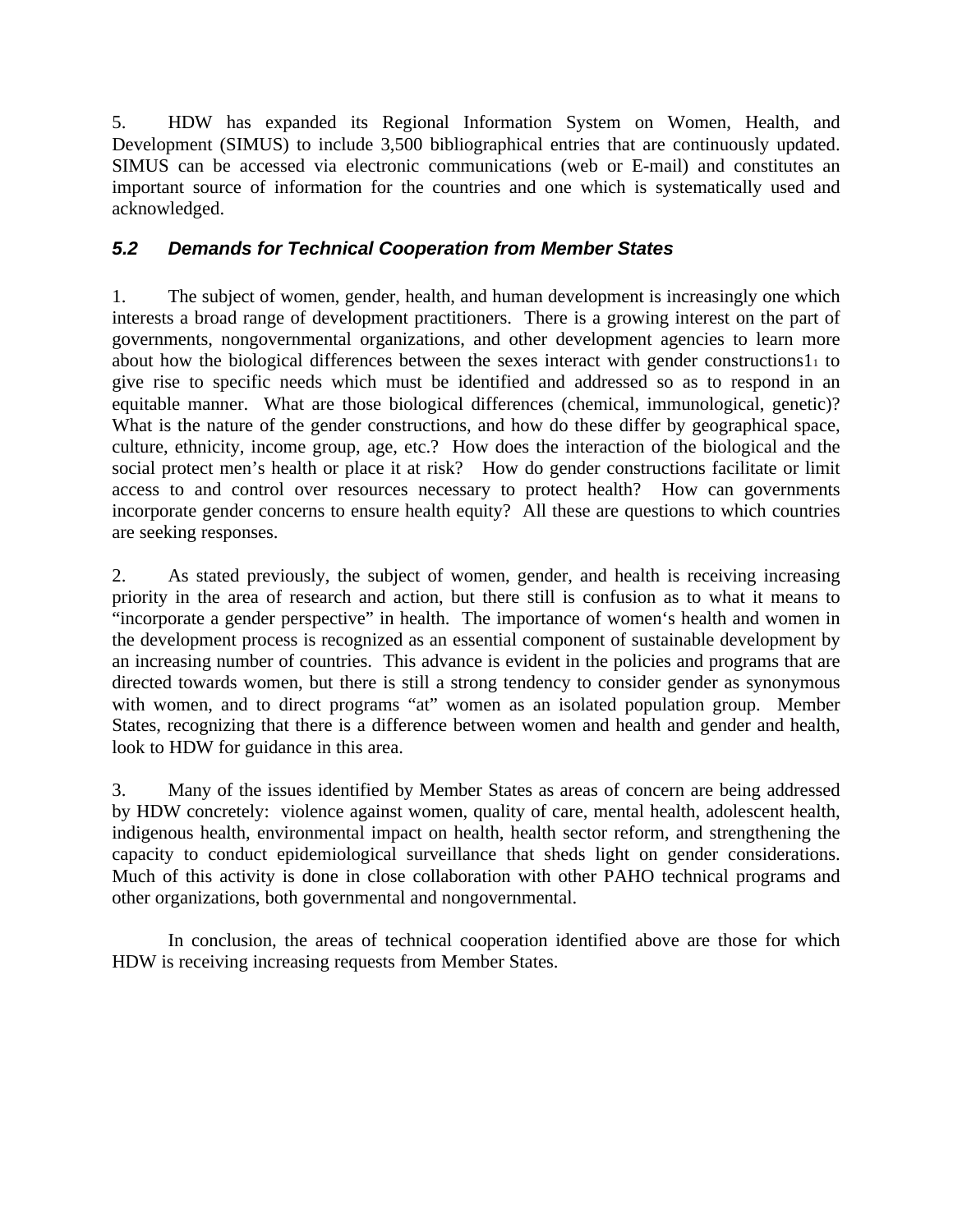## <span id="page-11-0"></span>*5.3 The Current Nature of the Subcommittee and its Relation to HDW and the Secretariat: Pros and Cons*

#### 5.3.1 *Pros*

The Subcommittee answers to one of the three Governing Bodies of the Organization, the Executive Committee. In that role, the Subcommittee is a vehicle for highlighting critical areas of concern for the consideration of the Executive Committee. For example, the issue of violence as a public health issue, and in particular, violence against women, was first discussed by a formal body within the Secretariat at the Subcommittee in April 1993. At the recommendation of the Subcommittee, the Executive Committee considered this subject as an area in which the Member States needed PAHO's technical cooperation, and today the regional Program on Violence and Health is a manifestation of the recommendation of the Subcommittee.

The Subcommittee provides HDW in particular, and the Secretariat in general, with an opportunity to systematize and reflect on the nature of its technical cooperation in the area of women, gender, and health.

The Subcommittee provides a mechanism for disseminating to the Member States information on what the Secretariat and the Member States are doing in gender, women, and health.

#### 5.3.2 *Cons*

The sense of purpose for the existence of the Subcommittee seems to have dissipated over the last few years. Originally constituted to "promote concerted action on women, health, and development" (CD31.R14), there appears to have been a dwindling of "concerted action" and an increase in the role of the Subcommittee as a "listen to and react" group. Every year, HDW presents documents, and the Subcommittee comments. It has been more and more difficult to detect to what degree the participation of Member States on the Subcommittee has an influence on the policies and programs related to gender and health in their own countries.

HDW is the only technical program which must respond to a Subcommittee. In the light of its expansion and strengthening, this requirement seems unwarranted at this time.

The Subcommittee seems to be particularly interested in the situation of women within the Secretariat but, as has been pointed out, there are efficient internal committees to deal with this issue and the record shows that PAHO has made and continues to make significant progress in this area. PAHO's performance is the best in WHO.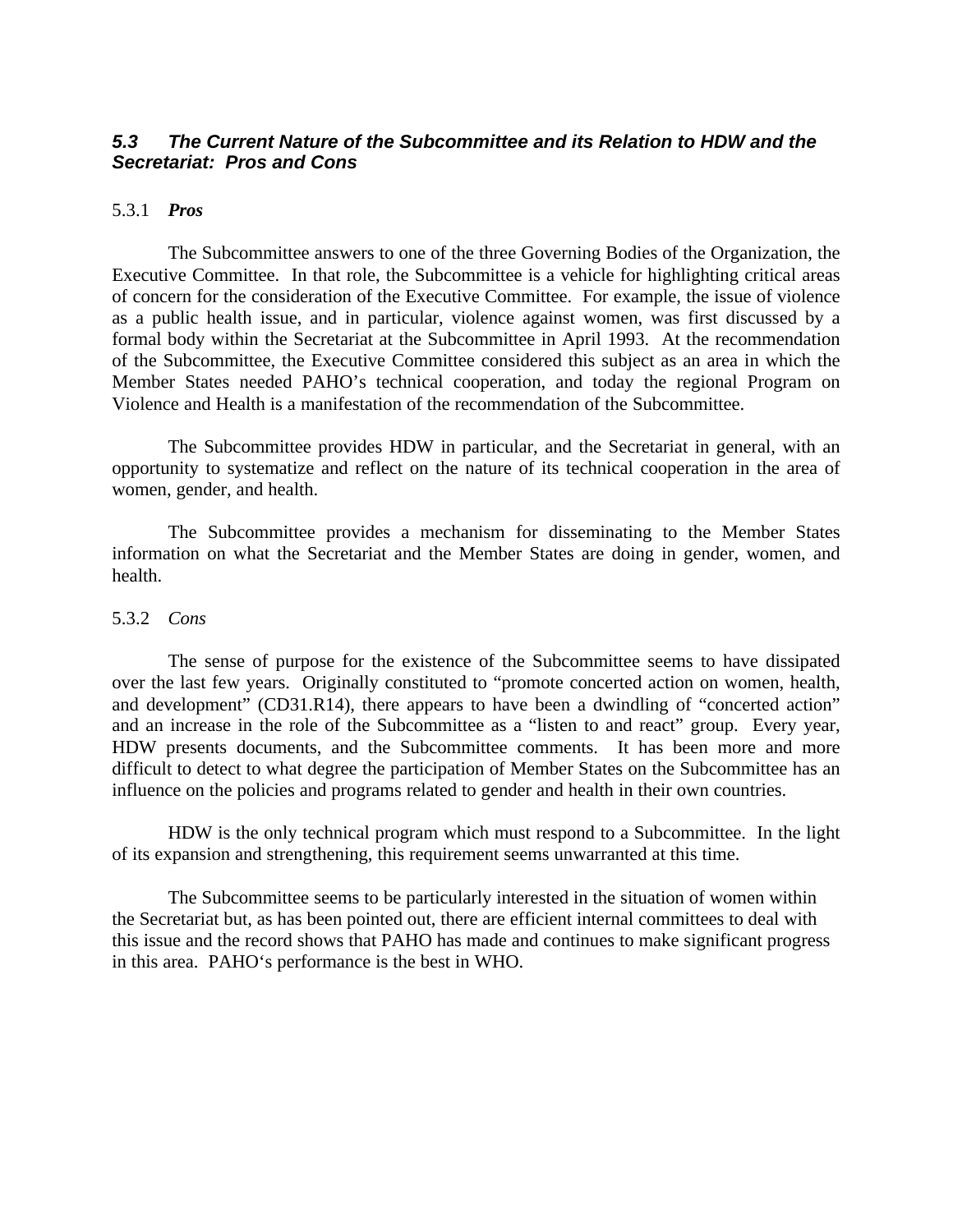# <span id="page-12-0"></span>**6. Possible Alternatives to Consider with Regard to the Nature and Function of the Subcommittee on Women, Health, and Development**

It is clear to the Secretariat, particularly to HDW, that the vision and purpose of the Subcommittee would benefit from review, given the changing role of HDW within the Secretariat, the demands it increasingly receives from the Member States, and the financial constraints of the Organization. Thus, the recommendation of the Director that the Subcommittee either be phased out or modified in an important way should be considered in this light. In the following section, several alternatives are presented for the consideration of the Subcommittee.

### *6.1 Alternative 1*

Following the recommendation of the Director to the Executive Committee in June 1996 and in light of the points made above: incorporate the work of the Subcommittee into that of the SPP, doing away with the Subcommittee.

#### 6.1.1 *Benefits of Alternative 1*

HDW could focus its efforts totally on technical cooperation and resource mobilization.

Issues related to women, gender, and health could be fully incorporated into the discussion of the SPP and no longer be relegated to discussions that are isolated from the mainstream of PAHO's policy deliberations.

The Organization would save approximately \$15,000.

#### 6.1.2 *Drawbacks of Alternative 1*

There is no guarantee that the topics presented within the SPP would include a gender perspective. Abolishing the Subcommittee could be the end to any routine mechanism for gender issues to gain access to the deliberations of the Executive Committee or the Directing Council, but, given developments to date, it is highly unlikely that this access would not continue.

#### *6.2 Alternative 2*

Keep the Subcommittee as it is now. Circulate the documents beforehand, as usual, but rather than come to Washington to meet, have an electronic discussion group at a given time, where the Subcommittee members participate and give their reactions. Over a set period of time, the members can come "on-line" whenever they have time to participate in the discussion of the specific topics. At the end of this period, the moderator (HDW) closes the discussion, elaborates a summary of the key points and the recommendations, and sends it back to the countries for their feedback. The final report is submitted to the Executive Committee, as usual. This mechanism provides a cost effective way of achieving the same purpose.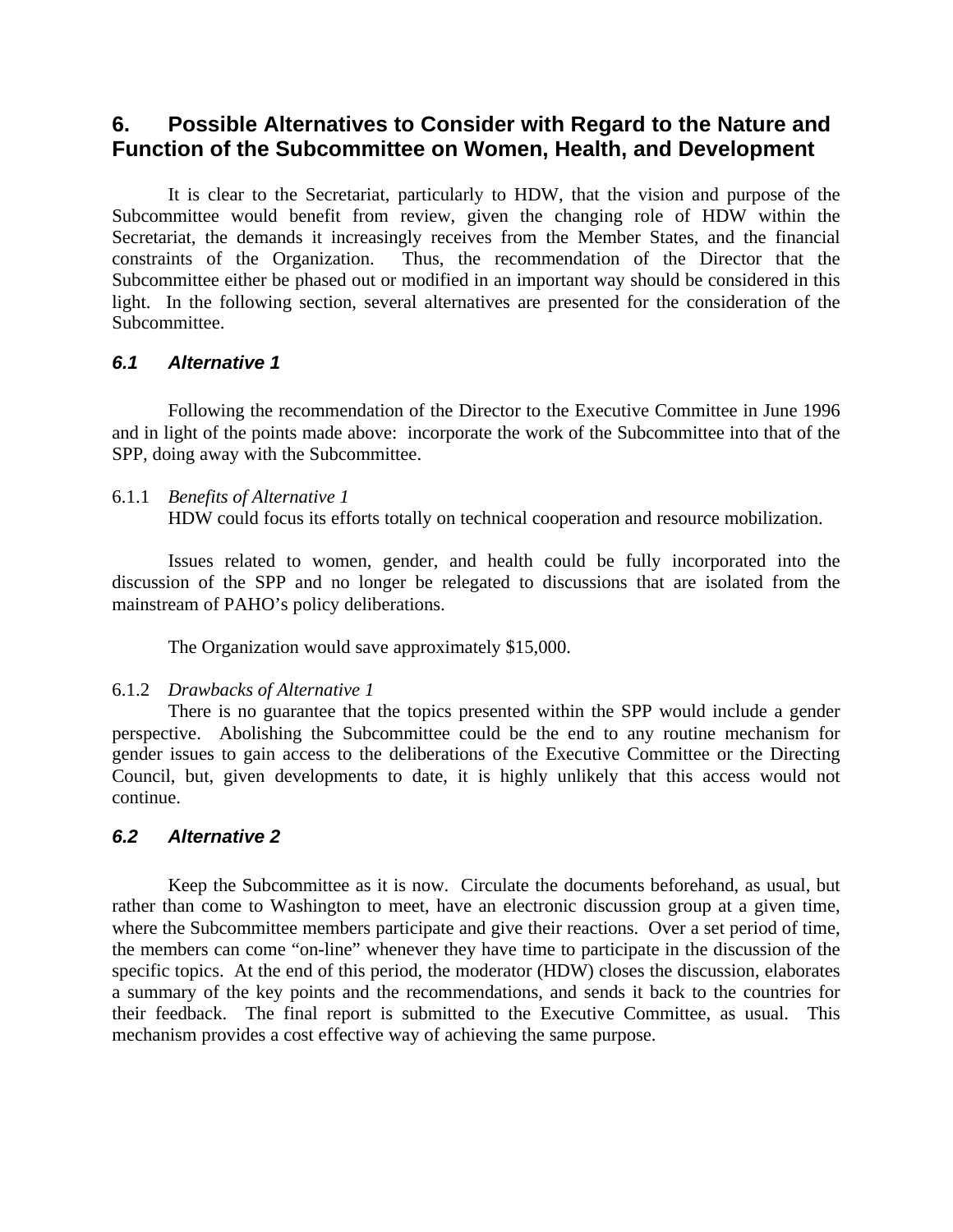#### 6.2.1 *Benefits of Alternative 2*

The Secretariat would not incur the costs of bringing Subcommittee members to Washington and providing translation.

The electronic discussion could be held at any time prior to the Executive Committee.

### 6.2.2 *Drawbacks of Alternative 2*

HDW would continue to be responsible for coordinating all documentation for the meeting and for putting together the final report. It would also be responsible for coordinating the electronic discussion.

Issues related to gender, women, and health would continue to be treated in isolation from the SPP.

The influence of membership on the Subcommittee on respective countries' policies and programs would remain in question.

### <span id="page-13-0"></span>*6.3 Alternative 3*

Continue the Subcommittee as a technical forum where countries can exchange information on key topics of interest in the area of gender, women, and health.

(1) Rather than look at a multiplicity of topics, as has been the case in the past, the Subcommittee might decide to focus on one specific topic a year, for example, one year it might look at the interaction gender and occupational health.

(2) Subcommittee members would have one year to prepare specific issue papers that relate to its concerns in some particular aspect of this topic area (for example, one country might look at the impact of the new contractual mechanisms currently being used by the textile industry on the degree of access to health care for men and women, and evaluate the situation for both sexes from a gender perspective).

(3) HDW could coordinate this process. However, it would be the responsibility of the Subcommittee members to present each country's issue.

(4) Issues related to gender, women, and health could be incorporated into the SPP, and the papers presented at the Subcommittee could be circulated within the Secretariat and all Member States.

(5) The meeting would be held at a time other than the week of the SPP.

(6) Subjects relating to women at PAHO could be taken up by the bodies that already exist to address these issues.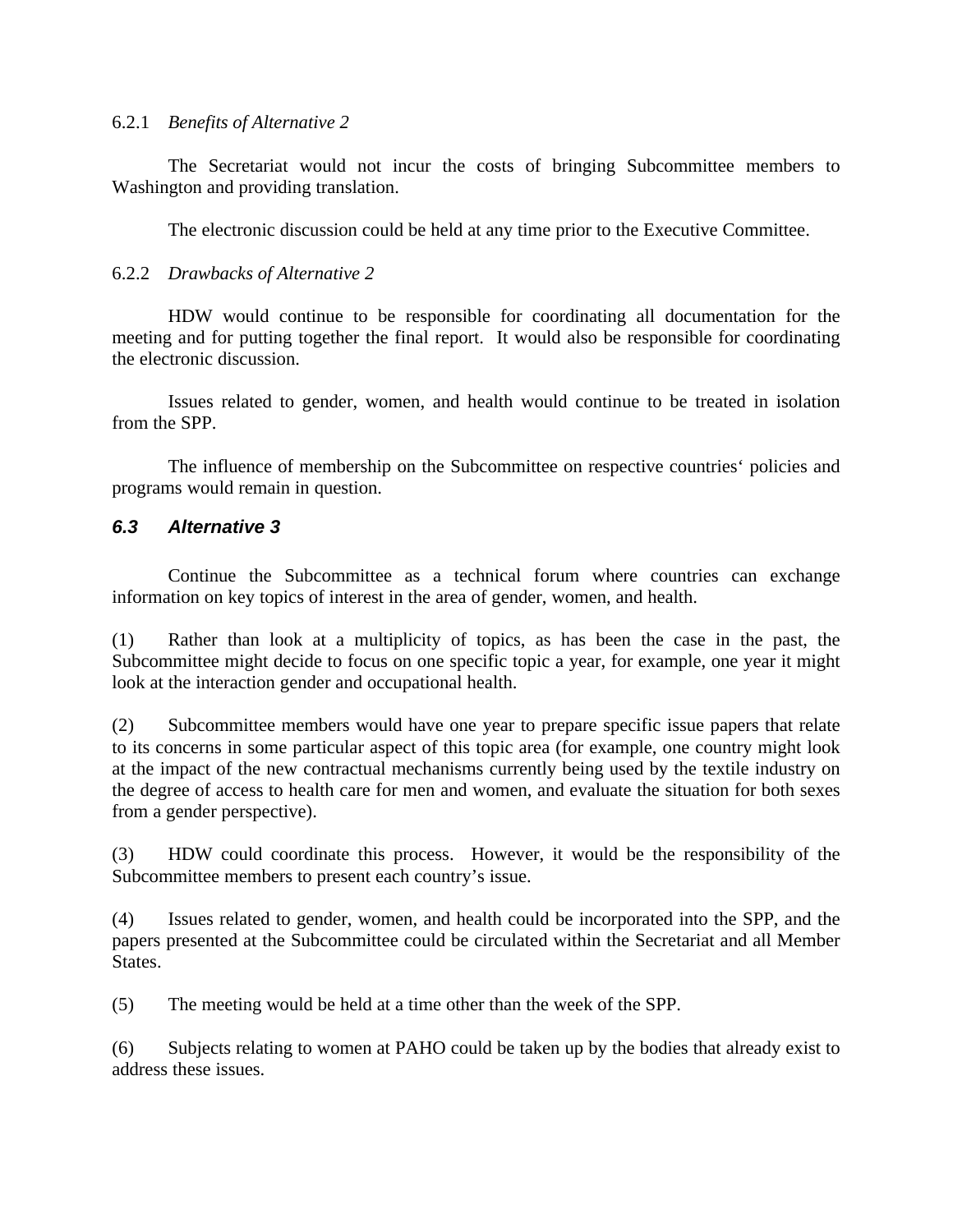#### 6.3.1 *Benefits of Alternative 3*

The Subcommittee becomes a forum for exchanges on matters related to gender, women, health, and development. Rather than being a platform for "listening" and "reacting" to presentations prepared by the Secretariat and perhaps one country, every country is involved and participating on a topic that directly affects it.

Subcommittee members are able to apply the results of these deliberations directly to improving the situation in their own Member States.

The issues of gender, women, and health are incorporated into the SPP, eliminating the current situation where these issues are "left to" the Subcommittee.

#### 6.3.2 *Drawbacks of Alternative 3*

It implies more commitment of time and effort on the part of the Member States.

#### <span id="page-14-0"></span>*6.4 Alternative 4*

Same as Alternative 3, where the Subcommittee continues as a forum for discussion around issues pertaining to women, gender, health, and development. However, rather than countries preparing topics, different technical programs present topics on gender, women, and health that the Subcommittee chooses at its meeting.

(1) The technical programs of the Secretariat have one year to prepare specific issue papers that relate to work in gender, women and health;

(2) If necessary, HDW could coordinate this process, offering technical assistance or guidelines to the technical divisions in the preparation of these documents. Each technical unit would present its own document.

(3) Issues related to gender, women, and health would be incorporated into the SPP, and the papers presented at the Subcommittee would be circulated within the Secretariat and to all Member States.

(4) This meeting would be held at a time other than the week of the SPP.

(5) Subjects relating to women at PAHO could be taken up by the bodies that already exist to address these issues.

#### 6.4.1 *Benefits of Alternative 4*

The Subcommittee becomes a forum for exchanges on matters related to gender, women, and health.

The Subcommittee involves all the technical units of the Secretariat, an involvement which up to now has not been evident. This enhances and facilitates the incorporation of a gender perspective in the work of the Organization.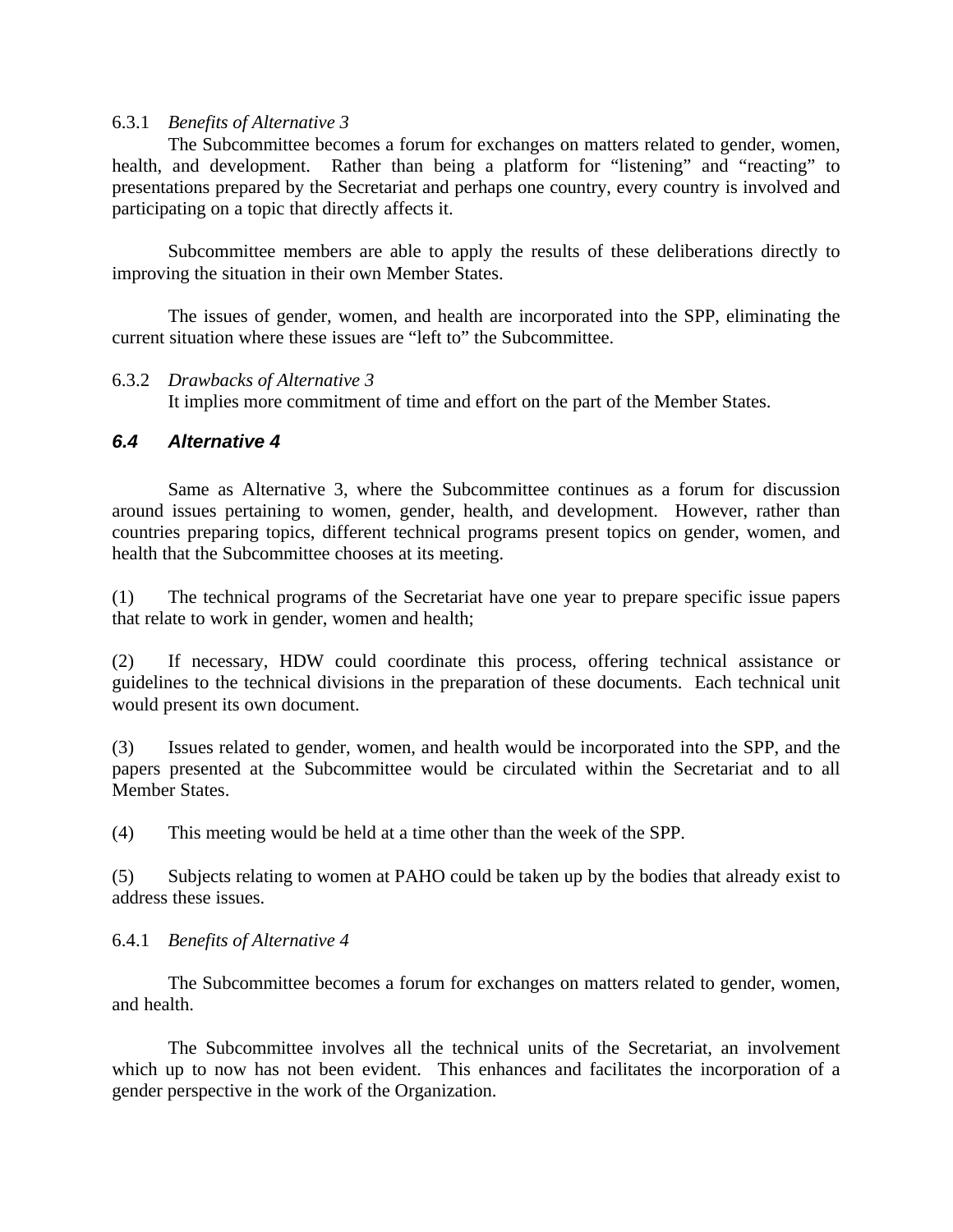The issues of gender, women, and health are incorporated into the SPP, eliminating the current situation where these issues are "left to" the Subcommittee.

#### 6.4.2 *Drawbacks of Alternative 4*

 The Subcommittee remains a platform for listening and reacting to presentations prepared by the Secretariat.

These four alternatives are not mutually exclusive. The Subcommittee may want to combine, for example, alternatives 2 and 3, that is, have an electronic discussion with papers presented by the countries on subjects of particular interest to them in the area of women, gender, and health.

# <span id="page-15-0"></span>**7. Conclusion**

The Subcommittee is requested to consider the contents of this document and be prepared to discuss the option which, in their view, is most relevant in light of the changes within the Secretariat and in the Member States. A recommendation should be made to the Executive Committee that reflects the deliberations of the Subcommittee on this matter.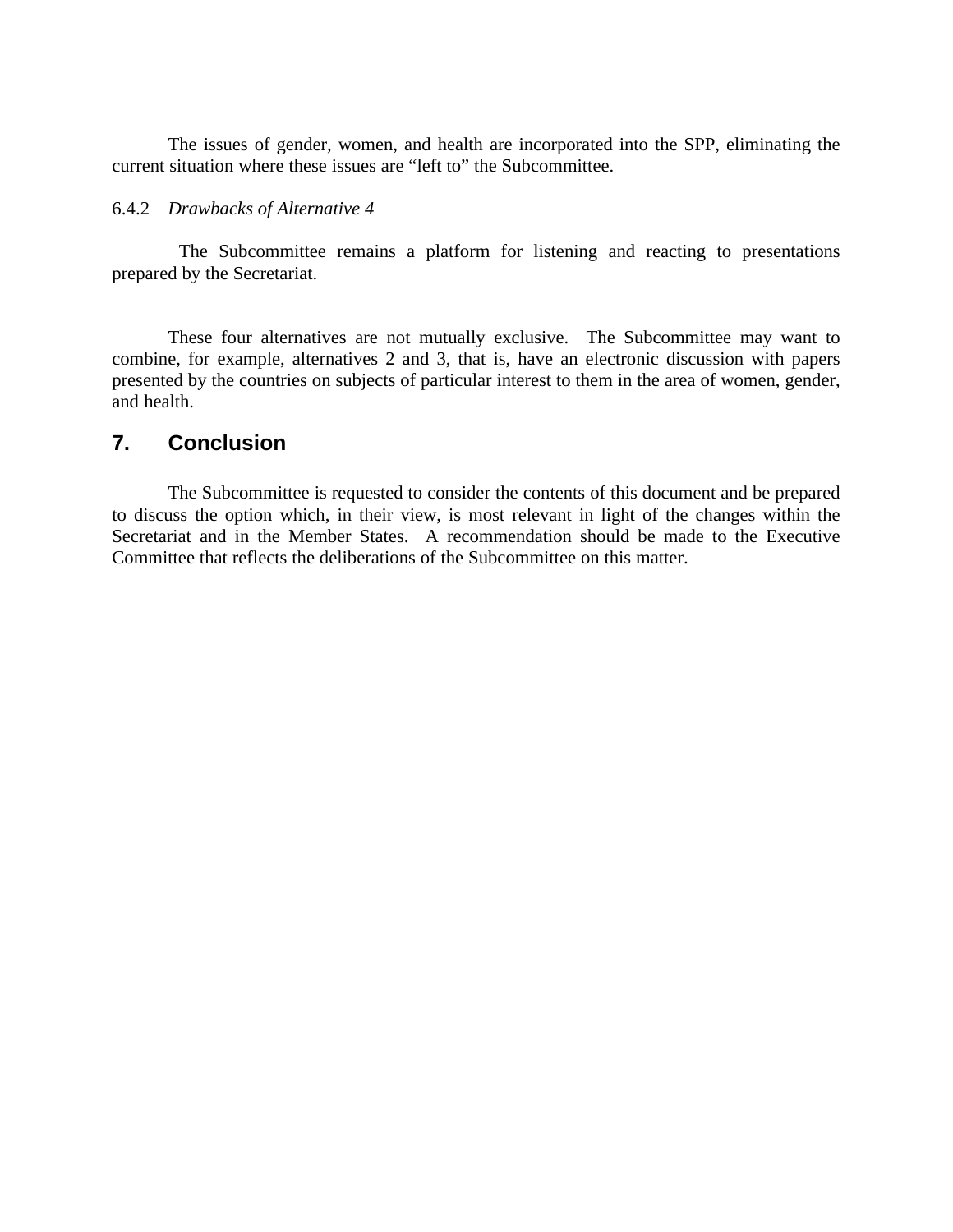# MSD179 (Eng.) Annex A **D R A F T**

# <span id="page-16-0"></span>**ANNEX A: Subcommittee on Women, Health, and Development** Terms of Reference

#### **1. Nature**

The Subcommittee on Women, Health, and Development is an advisory body of the Executive Committee.

#### **2. Functions**

The Subcommittee has the following functions:

2.1 To advise the Executive Committee regarding matters referred to it by that body, or on its own initiative, regarding:

2.1.1 the PAHO Women, Health, and Development Program and other programs related to women's health;

2.1.2 the situation of women in health work, in the countries as well as within PAHO;

2.1.3 a gender perspective in health planning and programming;

2.1.4 the empowerment of women and benefits for health;

2.1.5 actions that could be undertaken by the Member States to improve the health and situation of women;

2.1.6 actions that could be undertaken by PAHO to improve the health and situation of women.

2.2 To advise the Executive Committee and, through it, the Directing Council and the Pan American Sanitary Conference, and the Director, on the impact on women of policy set at those levels.

2.3 To discharge any other function assigned to it by the Executive Committee.

2.4 To report annually to the June meeting of the Executive Committee on its deliberations and to present its recommendations for appropriate action.